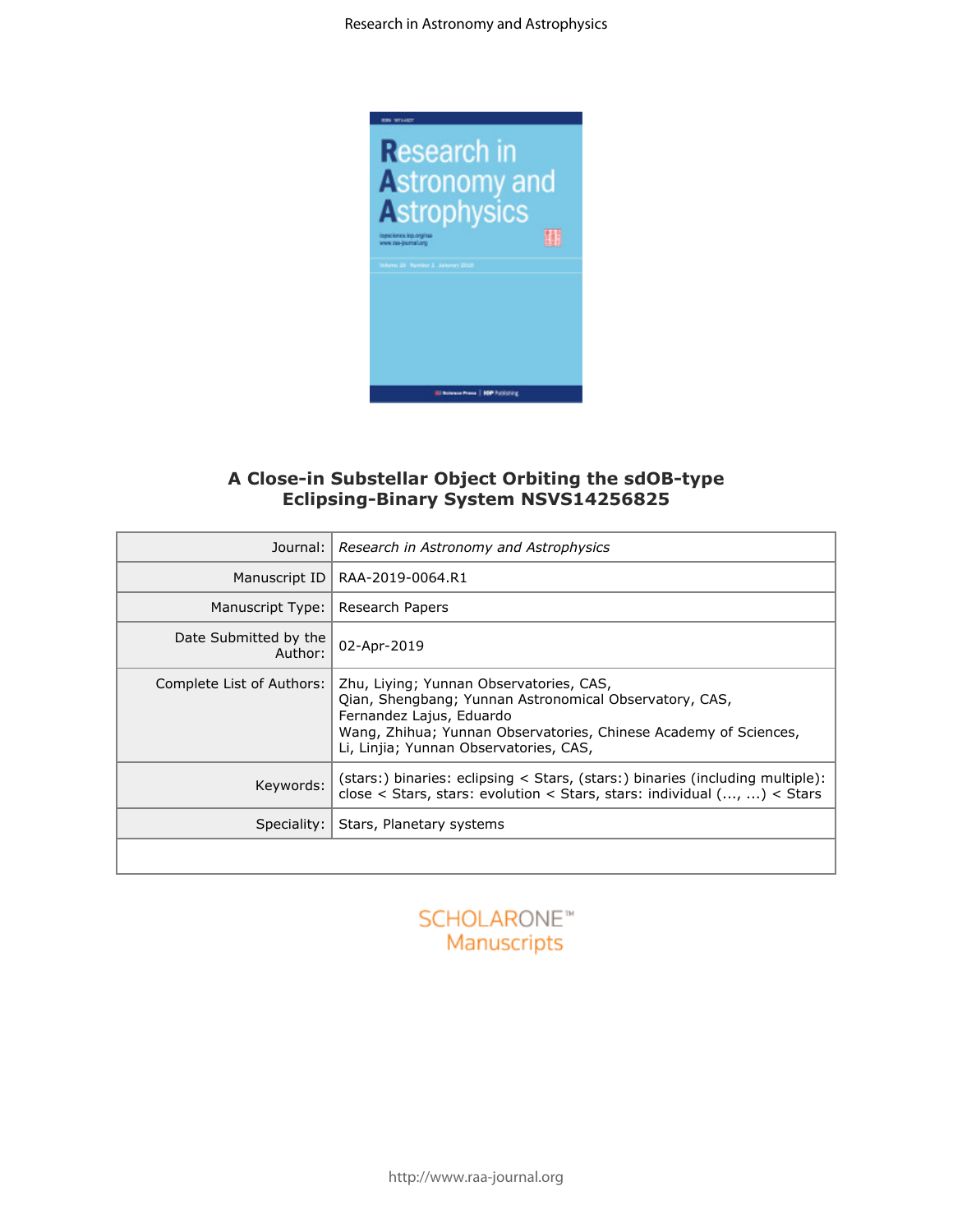$\mathbf{1}$  $\overline{2}$ 

### $\overline{3}$  $\overline{4}$  $\overline{7}$

# **A Close-in Substellar Object Orbiting the sdOB-type Eclipsing-Binary System NSVS14256825**

Zhu L.-Y.<sup>1,2,3,4</sup>, Qian S.-B.<sup>1,2,3,4</sup>, *FernándezLajús*, E.<sup>5,6</sup>, Wang Z.-H.<sup>1,2,3,4</sup>, Li L.-J.<sup>1,2,3</sup>

### **ABSTRACT**

ed by different authors because of the 1<br>Since 2008, we have monitored this bina<br>elescopes and 84 new times of light mini<br>is found that the O-C curve is increasing<br>with a period of 8.83 years and amplitude<br>not be explaine NSVS 14256825 is the second  $sdOB + dM$  eclipsing binary systems with an orbital period of 2.65 hours. The special binary was reported to contain circumbinary planets or brown dwarfs by using the timing method. However, different results were derived by different authors because of the insufficient coverage of eclipse timings. Since 2008, we have monitored this binary for about 10 years by using several telescopes and 84 new times of light minimum in high precision were obtained. It is found that the O-C curve is increasing recently and it shows a cyclic variation with a period of 8.83 years and amplitude of 46.31 seconds. The cyclic change cannot be explained by magnetic activity cycles of the red-dwarf component because the required energy is much larger than that radiated by this component in one whole period. This cyclic change detected in NSVS1425 could be explained by the light-travel time effect via the presence of a third body. The lowest mass of the third body is determined as 14.15 *Mjup* that is in the transition between planets and brown dwarfs. The substellar object is orbiting around this evolved binary at an orbital separation around 3 AU with an eccentricity of 0.12. These results indicate that NSVS 14256825 is the first sdOB-type eclipsing binary consisting of a hierarchical substellar object. The detection of a close-in substellar companion to NSVS 14256825 will provide some insights on the formation and evolution of sdOB-type binaries and their companions.

<sup>&</sup>lt;sup>1</sup>Yunnan Observatories, Chinese Academy of Sciences (CAS), P. O. Box 110, 650216 Kunming, China; zhongtaohan@ynao.ac.cn

Key Laboratory of the Structure and Evolution of Celestial Objects, Chinese Academy of Sciences, P. O. Box 110, 650216 Kunming, China

Center for Astronomical Mega-Science, Chinese Academy of Sciences, 20A Datun Road, Chaoyang District, Beijing, 100012, P. R. China

University of Chinese Academy of Sciences, Yuquan Road 19#, Sijingshang Block, 100049 Beijing, China

<sup>&</sup>lt;sup>5</sup>Facultad de Ciencias *AstronómicasyGeofísicas*, Universidad Nacional de La Plata, 1900 La Plata, Buenos Aires, Argentina

 Instituto de Astrofisica de La Plata (CCT La Plata C CONICET/UNLP), Paseo del Bosque s/n, La Plata, BA, B1900FWA, Argentina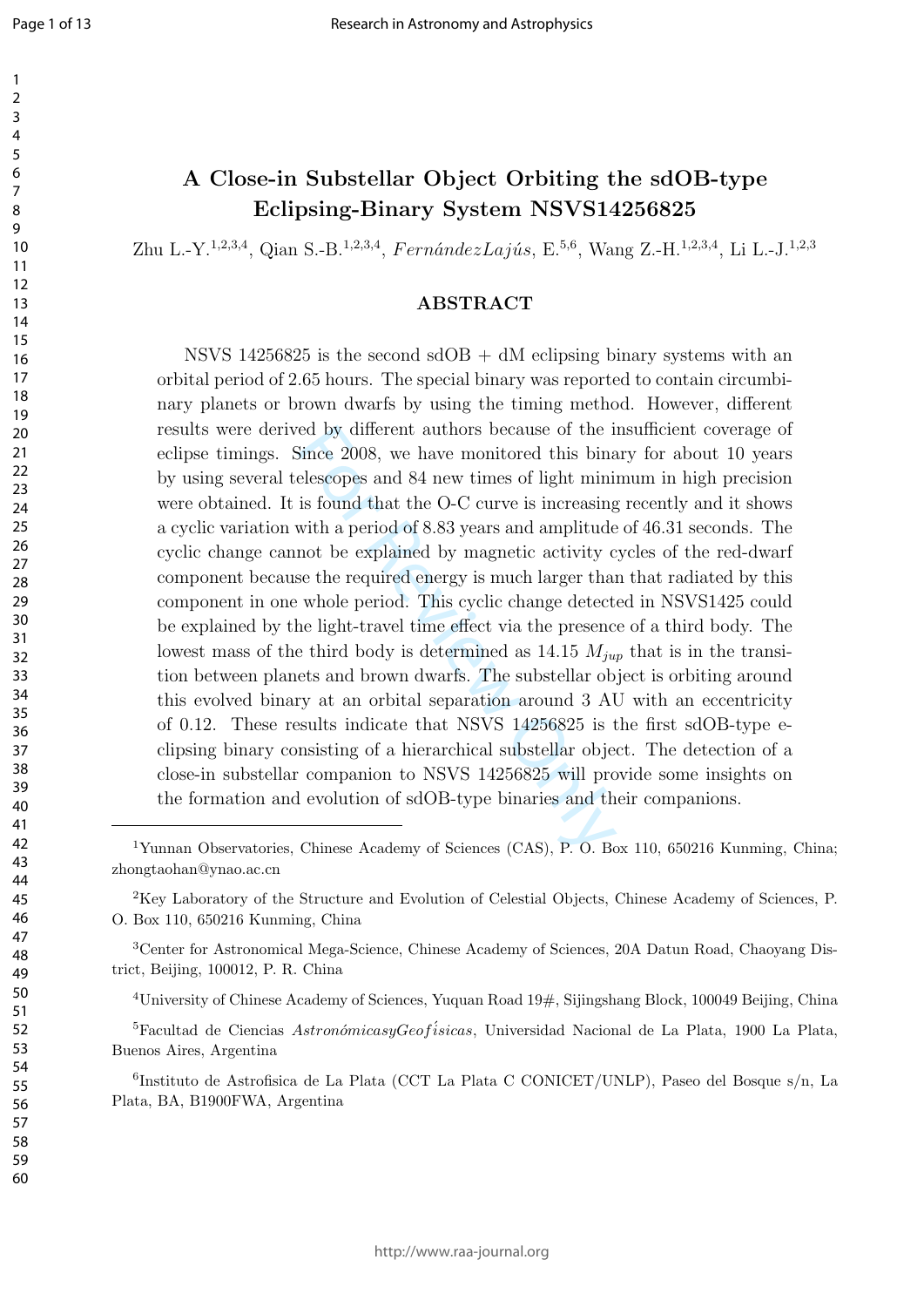– 2 –

*Subject headings:* binaries : close – binaries : eclipsing – stars : evolution – stars: individual (NSVS14256825).

### **1. Introduction**

For all the morizontal branch (ETD) of the Tre<br>cores and having very thin hydrogen env<br>r size comparing to their M-type compan<br>aries are very sharp and deep. Benefit fi<br>ry can be measured in a high precision<br>bbles caused HW Virginis (HW Vir) binaries are a group of detached eclipsing binary systems that consists a very hot subdwarf B or OB type primary and a fully convective M-type secondary with periods usually shorter than 4 hours. They are believed to be formed through a common envelope ejection (Heber, 2009, 2016). The hot sdB-type components in this group of binaries are on the extreme horizontal branch (EHB) of the Hertzsprung-Russell diagram, burning helium in their cores and having very thin hydrogen envelopes. They have very high temperature and similar size comparing to their M-type companions, which cause the eclipse profiles of this type binaries are very sharp and deep. Benefit from this character, the light arrival time of the binary can be measured in a high precision (e.g., Kilkenny 2011, 2014). Therefore, its small wobbles caused by the orbiting of other substellar companions can be discovered. To date, this timing method is the most successful one to be applied to detect substellar objects orbiting the evolved stars, such as the giant planets orbiting around the eclipsing white dwarf binary DE CVn (Han et al., 2018) and RR Cae (Qian et al., 2012a), around eclipsing polar DP Leo (Qian et al., 2010, Beuermann et al., 2011) and HU Aqr (Qian et al. 2011, *Goździewski* et al. 2015), around eclipsing dwarf nova V2051 Oph (Qian et al., 2015) etc. Till now, the reported HW Vir-type binaries are rare with numbers not more than 20. Some of them have been found to be the hosts of substellar objects using timing method, i.e. HW Vir (Qian et al. 2008, Lee et al. 2009, Beuermann et al. 2012a), HS 0705 + 6700 (Qian et al. 2008, 2013, Beuermann et al. 2012b, ), NY Vir (Qian et al. 2012b), HS 2231+2441(Almeida et al. 2014, 2017), OGLE-GD-ECL-11388(Hong et al. 2017), 2M 1938+4603 (Baran et al. 2015) etc.

With an orbital period of 2.65 hours, NSVS (= V1828 Aql = 2MASS J20200045  $+0437564 = UCAC2 33483055 = USNO-B1.0 0946-0525128$  (hereafter NSVS1425) is one of HW Vir-like eclipsing binaries possibly containing hierarchical substellar companions. Its light variability was found in the public data release from the Northern Sky Variability Survey (Wozniak et al. 2004). Wils et al. (2007) carried out the multi-band CCD observations and obtained the first group times of light minimum of NSVS1425 in a high precision (with uncertainties less than 0.0002 days). Almeida et al. (2012) analyzed their *UBV RcIcJH* light curves and the radial velocity curve simultaneously using Wilson-Decinney code, and provided the reliable fundamental parameters of NSVS1425 as  $M_1 = 0.419 \pm 0.070 M_{\odot}$ ,  $M_2 = 0.109 \pm 0.023 M_{\odot}$ ,  $R_1 = 0.188 \pm 0.010 R_{\odot}$ ,  $R_2 = 0.162 \pm 0.008 R_{\odot}$  and  $i = 82^{\circ}.5 \pm 0^{\circ}.3$ .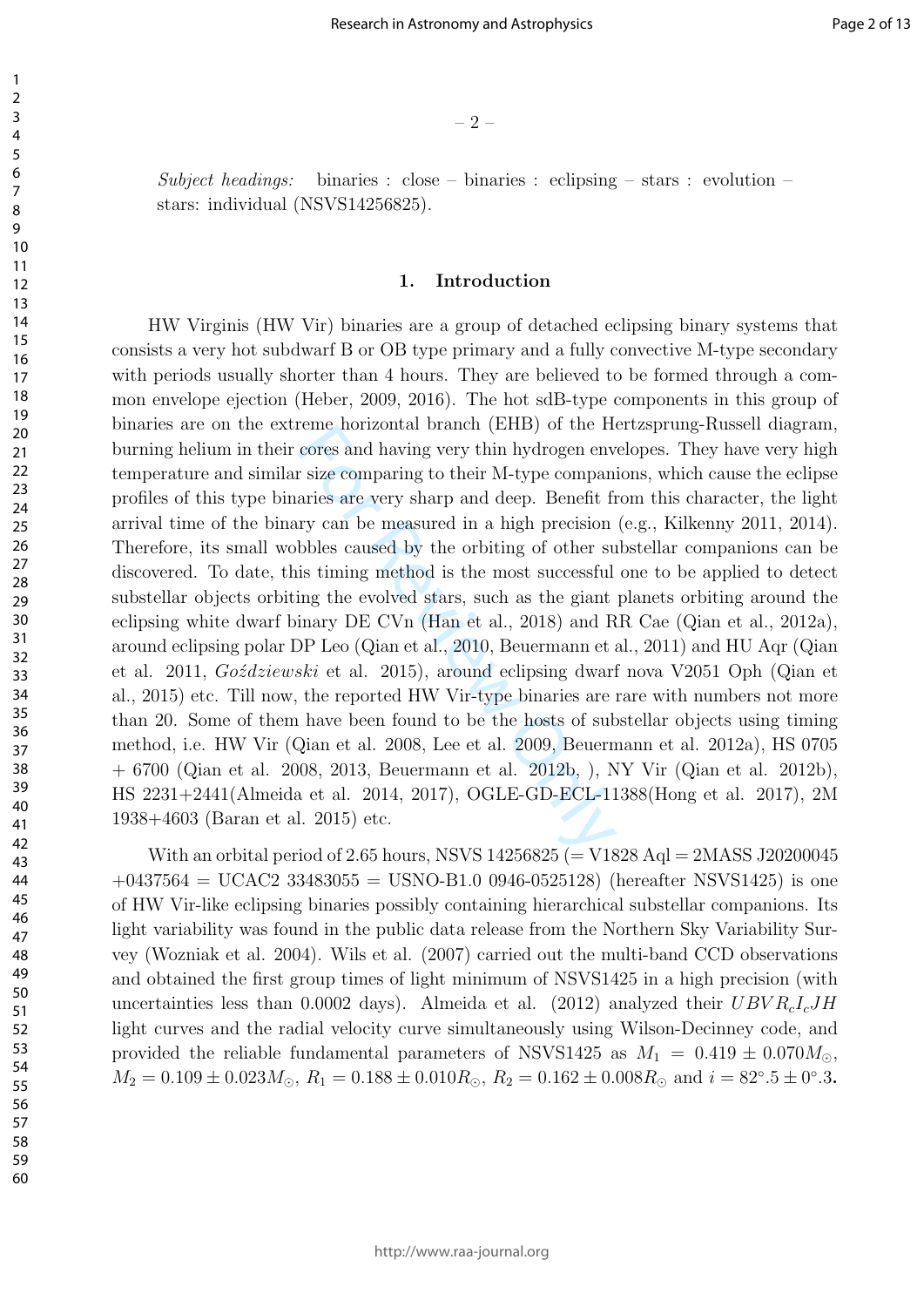$-3$  –  $-3$  –  $-3$  –  $-3$  –  $-3$  –  $-3$  –  $-3$  –  $-3$  –  $-3$  –  $-3$  –  $-3$  –  $-3$  –  $-3$  –  $-3$  –  $-3$  –  $-3$  –  $-3$  –  $-3$  –  $-3$  –  $-3$  –  $-3$  –  $-3$  –  $-3$  –  $-3$  –  $-3$  –  $-3$  –  $-3$  –  $-3$  –  $-3$  –  $-3$  –  $-3$  –  $-3$ They pointed out that NSVS1425 is the sdOB  $+$  dM eclipsing binary. Qian et al. (2010) and Zhu et al. (2011) have found the hint of the cyclic period change in this system. In 2012, Kilkenny & Koen suggested that the period of NSVS 1425 is rapidly increasing at a rate of about  $12 \times 10^{-12}$  days *orbit*<sup>-1</sup>. Beuermann et al. (2012b) reported that there may have a giant planet with a mass of roughly 12 *MJup* in NSVS1425. Almeida et al. (2013) revisited its O-C curve and explained the changes in O-C diagram by the presence of two circumbinary bodies with masses of 2.9  $M_{Jup}$  and 8.1  $M_{Jup}$ . Wittenmyer et al. (2013) presented a dynamical analysis of the orbital stability of the model suggested by Almeida et al. (2013). They found that two-planets model in NSVS1425 is unstable on time-scales of less than a thousand years. Later, Hinse et al. (2014) concluded that the insufficient coverage of timing data prevents the reliable constrain. Recently, Nasiroglu et al.(2017) published their new times of light minimum, which extended the time span to November 2016. Their best-fitting model ruled out the two-planet model and reported a cyclic change that was explained as the presence of a brown dwarf. However, their data still do not cover a full cycle.

It is shown that the chemical compositions and evolutionary status of sdOB- and sdBbinary stars are quite different (e.g., Heber, 2016). On the T-logg diagram given by Almeida et al. (2012), the position of the primary component of NSVS1425 is close to that of the primary of the first sdOB-type binary AA Dor, but is far away from those of the other sdBtype binaries. The investigations by Kilkenny (2011, 2014) showed that the O-C curve of AA Dor is constant indicating that no substellar objects orbiting around it. Therefore, are there any substellar objects orbiting NSVS1425 is a very interesting question. In this paper, we present our 84 newly determined high precision timings for NSVS1425 obtained from the observation between Dec. 2008 to Dec. 2018, which effectively extend the baseline of the timing data and covered more than a full cycle of the cyclic variation in the O-C diagram. Combined with the high precision timings collected from the literature, we performed a new orbital period investigation of this HW-Vir type binary.

#### **2. Observations and Data Reduction**

We have been monitoring a group of HW Vir-like eclipsing binaries since 2006. For NSVS1425, we began to observe it in December 2008 with several small telescope in China and Argentina, i.e., the 2.4-m and 70-cm telescopes in Lijiang station, 1.0-m and 60-cm telescopes in Kunming station of Yunnan Observatories, Chinese Academy of Sciences (YNO 2.4m, YNO 70cm, YNO 1m and YNO 60cm), the 2.16-m and 85-cm telescope at Xinglong Station of National Astronomical Observatories, Chinese Academy of Sciences (NAOC 2.16m and NAOC 85cm), and the 2.15-m Jorge Sahade telescope at Complejo Astronomico El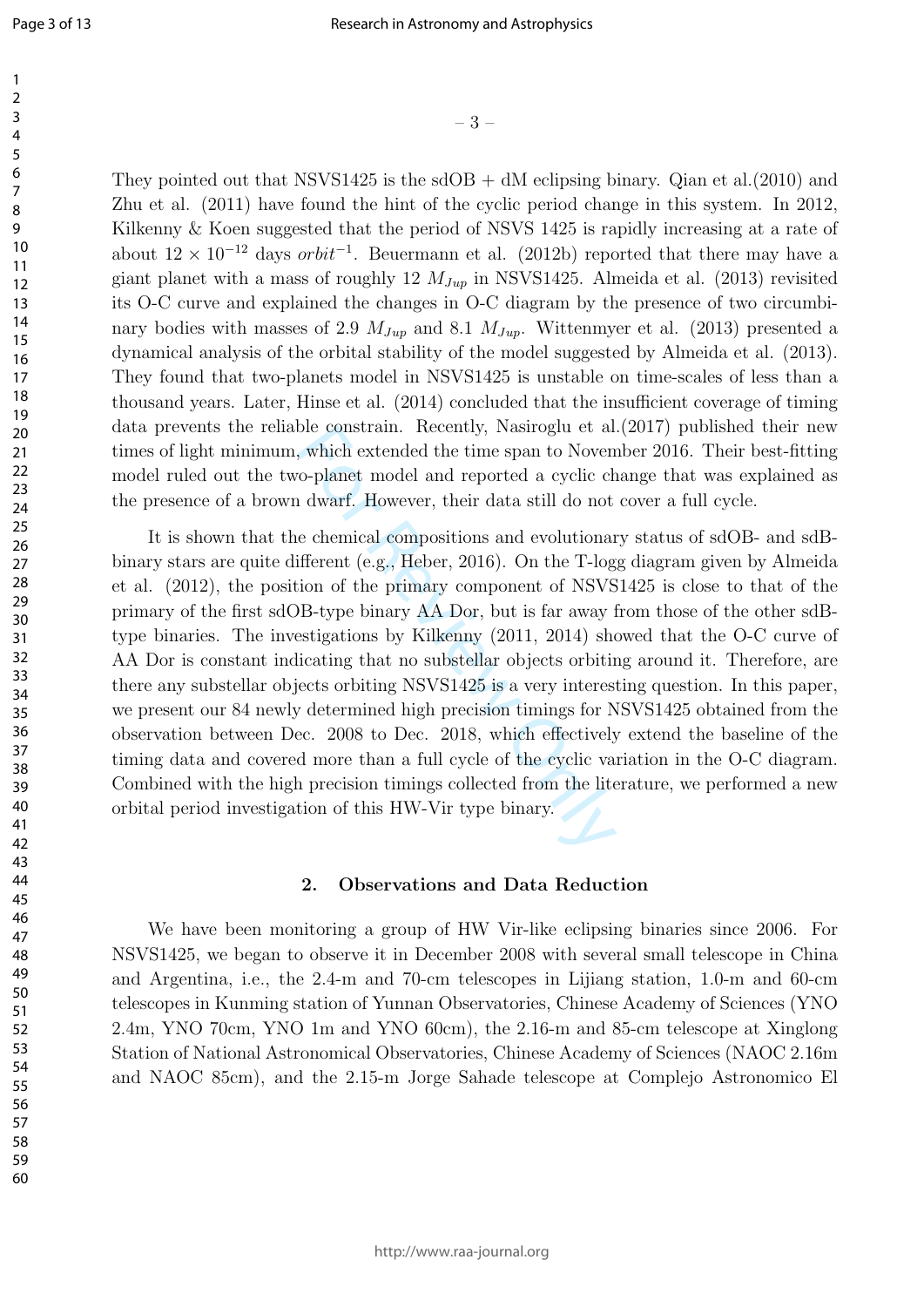$-4-$ 

Leoncito (CASLEO 2.15m), San Juan, Argentina. These seven telescopes are all equipped with CCD cameras and the standard Johnson*−*Cousin*−*Bessel *BV RcI<sup>c</sup>* filters. Using these telescopes, we obtained the observations covering ten years from December 2008 to December 2018. All image reductions were done by using the IRAF package. 72 primary eclipsing profiles and 12 secondary eclipsing profiles were obtained. They all show symmetric light variations. To derived the times of light minimum, we modeled these eclipsing profiles using the Amplitude version of Gaussian peak function:

$$
G(t) = m_0 + Ae^{-\frac{(t - t_c)^2}{2w}}.
$$
\n(1)

In this function,  $m_0$  is the offset; A is the amplitude;  $t_c$  is the timing and the *w* is the width with  $2w = FWHM/\sqrt{ln(4)}$ . Figure 1 shows some examples of the observed eclipsing light curves(open circles) and the corresponding fits(solid lines).



Fig. 1.— Some eclipsing profiles of NSVS1425. Open circles are the observations and solid lines are the fit curves. The light curves shown in the upper panel were obtained by 2m class telescopes, while those in the lower panel were obtained by 1m class telescopes. Left panel shows the primary eclipsing profiles and right panel shows the secondary ones.

In total, 84 newly times of light minimum were determined based on our observations.

1 2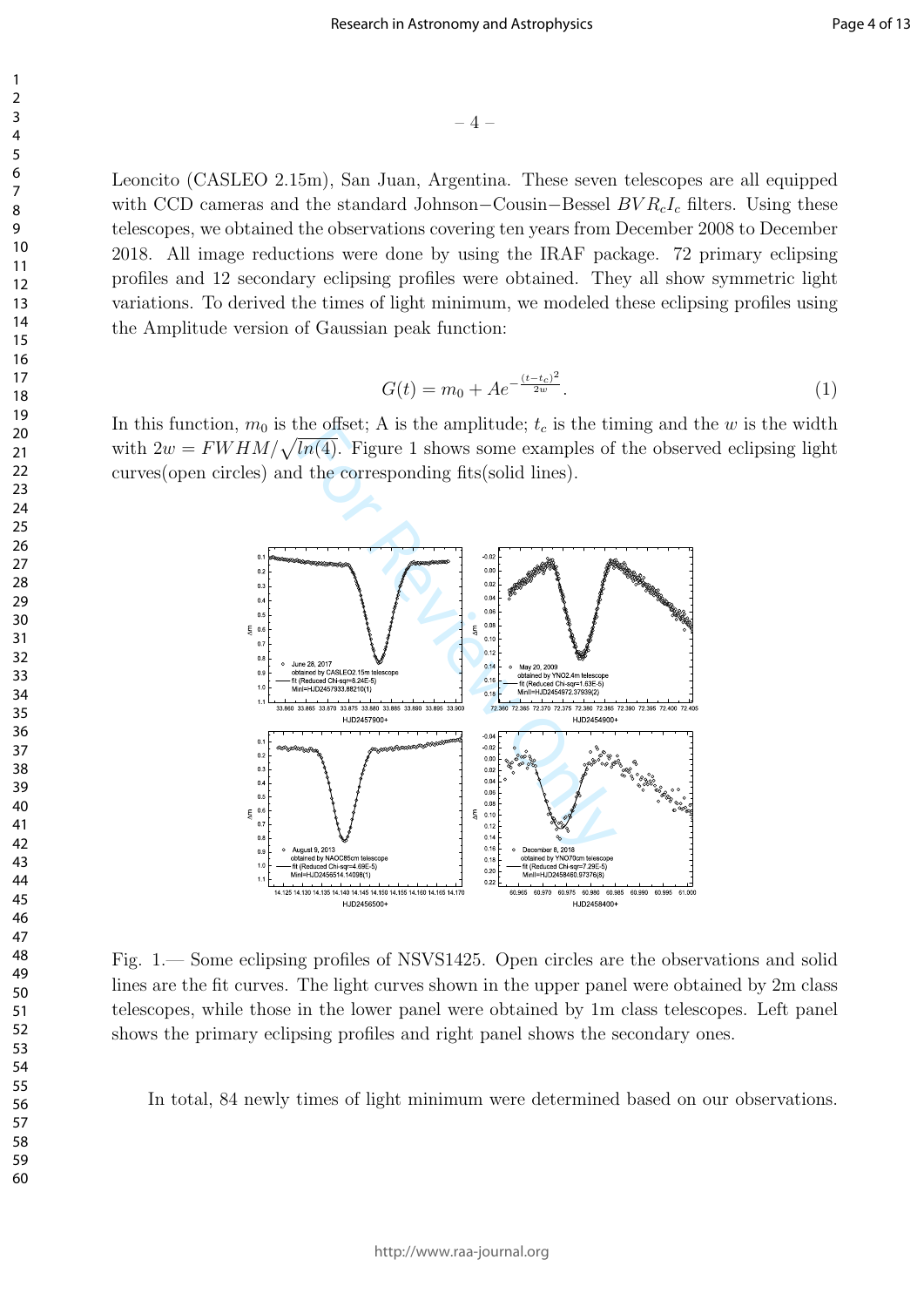$\mathbf{1}$  $\overline{2}$ 

We converted these eclipse times from HJD to BJD with the numerical procedure developed by Eastman et al.  $(2010)^{-1}$ , which are listed in the first and sixth columns in Table 1. The second and seventh column of Table 1 provides their errors. One can see that the uncertainties of all newly determined timings are smaller than 0.00015 days. These high precision eclipse times are very important to detect the existence of the substellar third body by using the light-travel time effect (LTT).

#### **3. Orbital Period Investigation**

Based on the times of light minimum, several authors have studied the O-C diagram of NSVS1425. Among them, Nasiroglu et al.(2017) collected the most comprehensive timings till the end of 2016. By adding our new eclipse times, we calculated the cycle number E and the O-C values according to the following ephemeris from Beuermann et al. (2012b).

$$
Min.I(BJD) = 2454274.208923(4) + 0d.1103741324(3) \times E,
$$
 (2)

 $-5$  –<br>pse times from HJD to BJD with the nu<br>110)<sup>1</sup>, which are listed in the first and<br>h column of Table 1 provides their err<br>are very important to detect the exist-<br>travel time effect (LTT).<br>**3. Orbital Period Investi** The new constructed O-C curve extends the coverage baseline for another two years, which is plotted in Fig. 2. Our O-C values calculated from new timings are shown with green dots, while others are displayed with blue dots. From this Figure, one can see that the another minimum in the O-C curve has been caught, making the analysis based on one full cycle of the periodical variation possible. As the LTT signals caused by the low mass or/and long period objects are small. Low precision timings may lead to this signal submerged in the scattering points, such as the case of EG Cep (Zhu et al., 2009). Therefore, we just use the timings with errors smaller than 0.0002 to reconstructed the O-C curve and display it in the upper panel of Fig 3. The cyclic variation is obvious in this Figure. To describe the O-C curve, the following equation was used:

$$
O - C = \Delta T_0 + \Delta P_0 \times E + \tau,
$$
\n(3)

where  $\Delta T_0$  and  $\Delta P_0$  are, respectively the revised epoch and period with respect to the ephemeris values in Eq 2.  $\tau$  is described by Irwin (1952) as the cyclic change term due to the light-time effect caused by a third body:

> $\tau = K[(1-e^2)\frac{\sin(\nu+\omega)}{1+ecos\omega}]$ 1 + *ecosν*  $+ e sin \omega$ ]

<sup>1</sup> http://astroutils.astronomy.ohio-state.edu/time/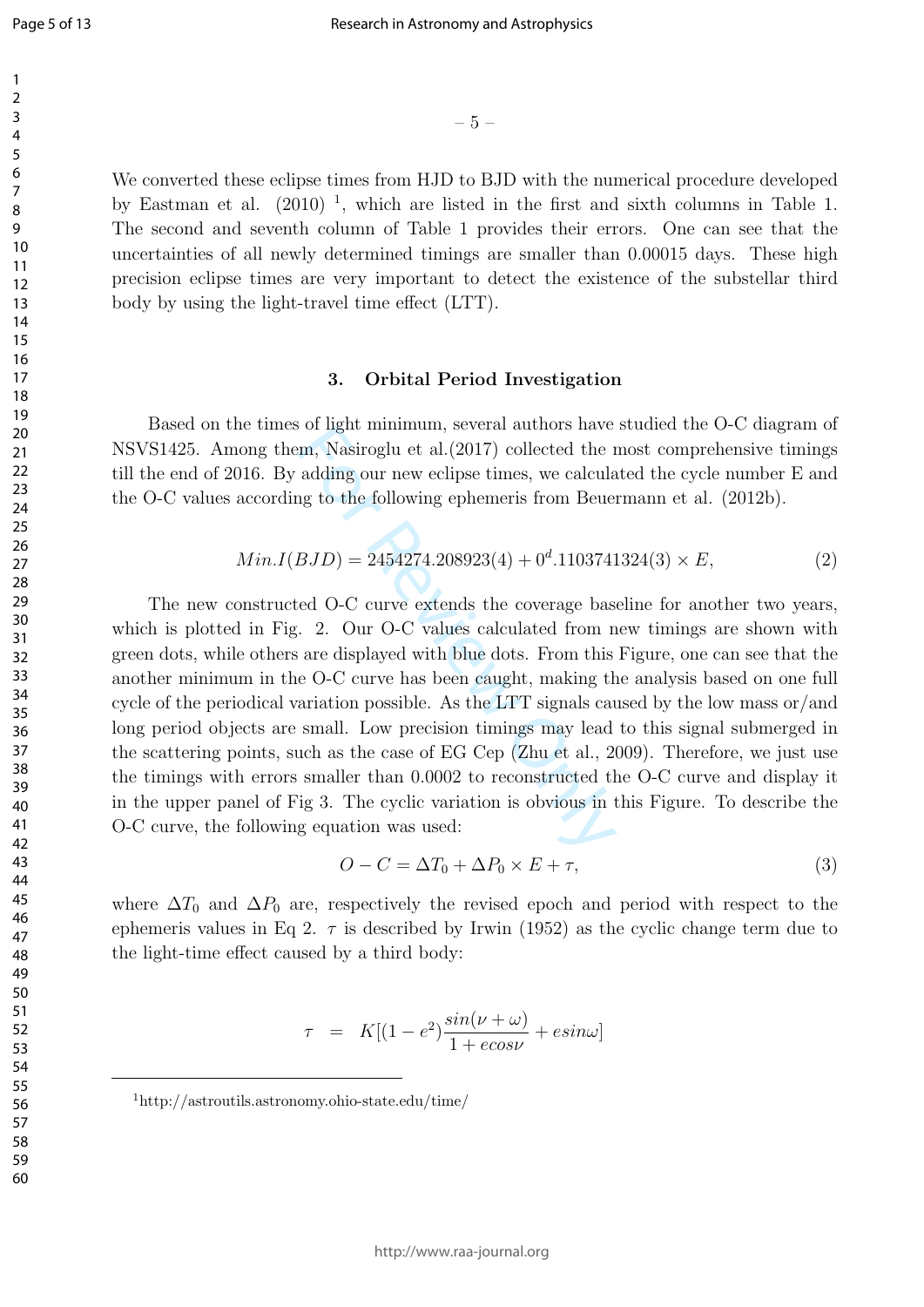– 6 –

Table 1: New times of light minimum of NSVS1425.

| BJD           | Err.(d) | E      | $\overline{O}$ -C $(d)$ | Tele.               | <b>BJD</b>    | Err.(d) | E       | $O-C(d)$    | Tel.          |
|---------------|---------|--------|-------------------------|---------------------|---------------|---------|---------|-------------|---------------|
| 2454818.90501 | 0.00005 | 4935   | $-0.000258$             | NAOC 85cm           | 2456047.36959 | 0.00001 | 16065   | 0.000235    | YNO 60cm      |
| 2454933.36268 | 0.00005 | 5972   | $-0.000562$             | YNO 60cm            | 2456069.33405 | 0.00004 | 16264   | 0.000243    | YNO 60cm      |
| 2454936.34294 | 0.00008 | 5999   | $-0.000403$             | YNO 60cm            | 2456069.38926 | 0.00008 | 16264.5 | 0.000266    | YNO 60cm      |
| 2454961.39796 | 0.00003 | 6226   | $-0.000311$             | $YNO$ 1.0 $m$       | 2456164.14541 | 0.00003 | 17123   | 0.000218    | NAOC 85cm     |
| 2454963.38463 | 0.00007 | 6244   | $-0.000376$             | YNO 60cm            | 2456219.11183 | 0.00002 | 17621   | 0.000322    | $YNO$ 1.0 $m$ |
| 2454968.24111 | 0.00003 | 6288   | $-0.000358$             | YNO 60cm            | 2456234.01231 | 0.00003 | 17756   | 0.000294    | YNO 60cm      |
| 2454969.23445 | 0.00008 | 6297   | $-0.000385$             | YNO 60cm            | 2456248.96791 | 0.00008 | 17891.5 | 0.000199    | YNO 60cm      |
| 2454969.28957 | 0.00013 | 6297.5 | $-0.000452$             | YNO 60cm            | 2456249.02323 | 0.00004 | 17892   | 0.000332    | YNO 60cm      |
| 2454972.38013 | 0.00002 | 6325.5 | $-0.000367$             | $YNO$ 2.4m          | 2456373.41486 | 0.00013 | 19019   | 0.000308    | YNO 60cm      |
| 2454986.23200 | 0.00004 | 6451   | $-0.000446$             | $YNO$ 2.4m          | 2456440.30158 | 0.00007 | 19625   | 0.000306    | $YNO$ 1.0 $m$ |
| 2454994.28935 | 0.00006 | 6524   | $-0.000413$             | YNO 60cm            | 2456456.30576 | 0.00003 | 19770   | 0.000236    | $YNO$ 1.0 $m$ |
| 2455000.24974 | 0.00005 | 6578   | $-0.000226$             | YNO 60cm            | 2456514.14177 | 0.00001 | 20294   | 0.000223    | NAOC 85cm     |
| 2455031.26470 | 0.00010 | 6859   | $-0.000397$             | $YNO$ 1.0 $m$       | 2456533.12611 | 0.00003 | 20466   | 0.000192    | $YNO$ 1.0 $m$ |
| 2455104.11174 | 0.00004 | 7519   | $-0.000284$             | <b>YNO 2.4m</b>     | 2456557.07731 | 0.00003 | 20683   | 0.000206    | $YNO$ 1.0m    |
| 2455118.01888 | 0.00001 | 7645   | $-0.000289$             | $YNO$ 2.4m          | 2456758.39958 | 0.00001 | 22507   | 0.000060    | $YNO$ 2.4m    |
| 2455118.07402 | 0.00003 | 7645.5 | $-0.000336$             | $YNO$ 2.4m          | 2456823.18914 | 0.00003 | 23094   | 0.000004    | NAOC 85cm     |
| 2455118.12921 | 0.00002 | 7646   | $-0.000328$             | $YNO$ 2.4m          | 2456908.17717 | 0.00006 | 23864   | $-0.000048$ | $YNO$ 1.0 $m$ |
| 2455146.05390 | 0.00001 | 7899   | $-0.000294$             | YNO <sub>2.4m</sub> | 2456960.05296 | 0.00001 | 24334   | $-0.000100$ | $YNO$ 2.4m    |
| 2455153.00750 | 0.00004 | 7962   | $-0.000264$             | NAOC 85cm           | 2456962.03971 | 0.00009 | 24352   | $-0.000084$ | $YNO$ 2.4m    |
| 2455165.03824 | 0.00002 | 8071   | $-0.000305$             | $YNO$ 2.4 $m$       | 2456966.01314 | 0.00003 | 24388   | $-0.000123$ | $YNO$ 1.0 $m$ |
| 2455296.38336 | 0.00011 | 9261   | $-0.000400$             | YNO 60cm            | 2456972.96670 | 0.00001 | 24451   | $-0.000133$ | NAOC 85cm     |
| 2455333.35878 | 0.00004 | 9596   | $-0.000314$             | $YNO$ 2.4m          | 2456973.96007 | 0.00001 | 24460   | $-0.000131$ | NAOC 85cm     |
| 2455334.35217 | 0.00001 | 9605   | $-0.000291$             | YNO 2.4m            | 2457187.25783 | 0.00008 | 26392.5 | $-0.000384$ | NAOC 85cm     |
| 2455380.15742 | 0.00002 | 10020  | $-0.000305$             | $YNO$ 1.0 $m$       | 2457278.04048 | 0.00003 | 27215   | $-0.000458$ | NAOC 85cm     |
| 2455437.11053 | 0.00013 | 10536  | $-0.000256$             | YNO 60cm            | 2457933.82780 | 0.00004 | 33156.5 | $-0.001046$ | CASLEO 2.15m  |
| 2455438.10395 | 0.00007 | 10545  | $-0.000203$             | YNO 60cm            | 2457933.88289 | 0.00001 | 33157   | $-0.001143$ | CASLEO 2.15m  |
| 2455444.17447 | 0.00002 | 10600  | $-0.000260$             | $NAOC$ 2.16m        | 2457991.60849 | 0.00001 | 33680   | $-0.001216$ | CASLEO 2.15m  |
| 2455445.05746 | 0.00002 | 10608  | $-0.000263$             | $YNO$ 1.0 $m$       | 2457991.66373 | 0.00003 | 33680.5 | $-0.001163$ | CASLEO 2.15m  |
| 2455450.02436 | 0.00005 | 10653  | $-0.000199$             | NAOC 85cm           | 2458008.16467 | 0.00002 | 33830   | $-0.001156$ | $YNO$ 2.4m    |
| 2455453.11482 | 0.00002 | 10681  | $-0.000215$             | NAOC 85cm           | 2458011.14475 | 0.00002 | 33857   | $-0.001178$ | $YNO$ 2.4m    |
| 2455499.03051 | 0.00002 | 11097  | $-0.000163$             | NAOC 85cm           | 2458019.53317 | 0.00001 | 33933   | $-0.001183$ | CASLEO 2.15m  |
| 2455688.32227 | 0.00004 | 12812  | $-0.000034$             | NAOC 85cm           | 2458019.58832 | 0.00004 | 33933.5 | $-0.001230$ | CASLEO 2.15m  |
| 2455692.29572 | 0.00003 | 12848  | $-0.000053$             | NAOC 85cm           | 2458019.64351 | 0.00001 | 33934   | $-0.001227$ | CASLEO 2.15m  |
| 2455700.35324 | 0.00012 | 12921  | 0.000156                | YNO 60cm            | 2458287.79745 | 0.00005 | 36363.5 | $-0.001233$ | CASLEO 2.15m  |
| 2455721.32418 | 0.00011 | 13111  | 0.000011                | YNO 60cm            | 2458287.85272 | 0.00002 | 36364   | $-0.001150$ | CASLEO 2.15m  |
| 2455737.32837 | 0.00001 | 13256  | $-0.000047$             | YNO 2.4m            | 2458288.73570 | 0.00002 | 36372   | $-0.001163$ | CASLEO 2.15m  |
| 2455783.35435 | 0.00004 | 13673  | $-0.000089$             | $YNO$ 2.4m          | 2458366.05278 | 0.00006 | 37072.5 | $-0.001164$ | YNO 60cm      |
| 2455784.12698 | 0.00008 | 13680  | $-0.000078$             | NAOC 85cm           | 2458366.10801 | 0.00004 | 37073   | $-0.001121$ | YNO 60cm      |
| 2455798.14458 | 0.00002 | 13807  | 0.000008                | $YNO$ 2.4m          | 2458451.97914 | 0.00002 | 37851   | $-0.001070$ | YNO 70cm      |
| 2455872.09538 | 0.00002 | 14477  | 0.000141                | YNO 2.4m            | 2458460.97453 | 0.00008 | 37932.5 | $-0.001173$ | YNO 70cm      |
| 2455879.04895 | 0.00001 | 14540  | 0.000141                | $YNO$ 2.4m          | 2458461.02974 | 0.00005 | 37933   | $-0.001150$ | YNO 70cm      |
| 2455883.02224 | 0.00006 | 14576  | $-0.000038$             | YNO 60cm            | 2458462.02315 | 0.00002 | 37942   | $-0.001108$ | YNO 70cm      |

60

http://www.raa-journal.org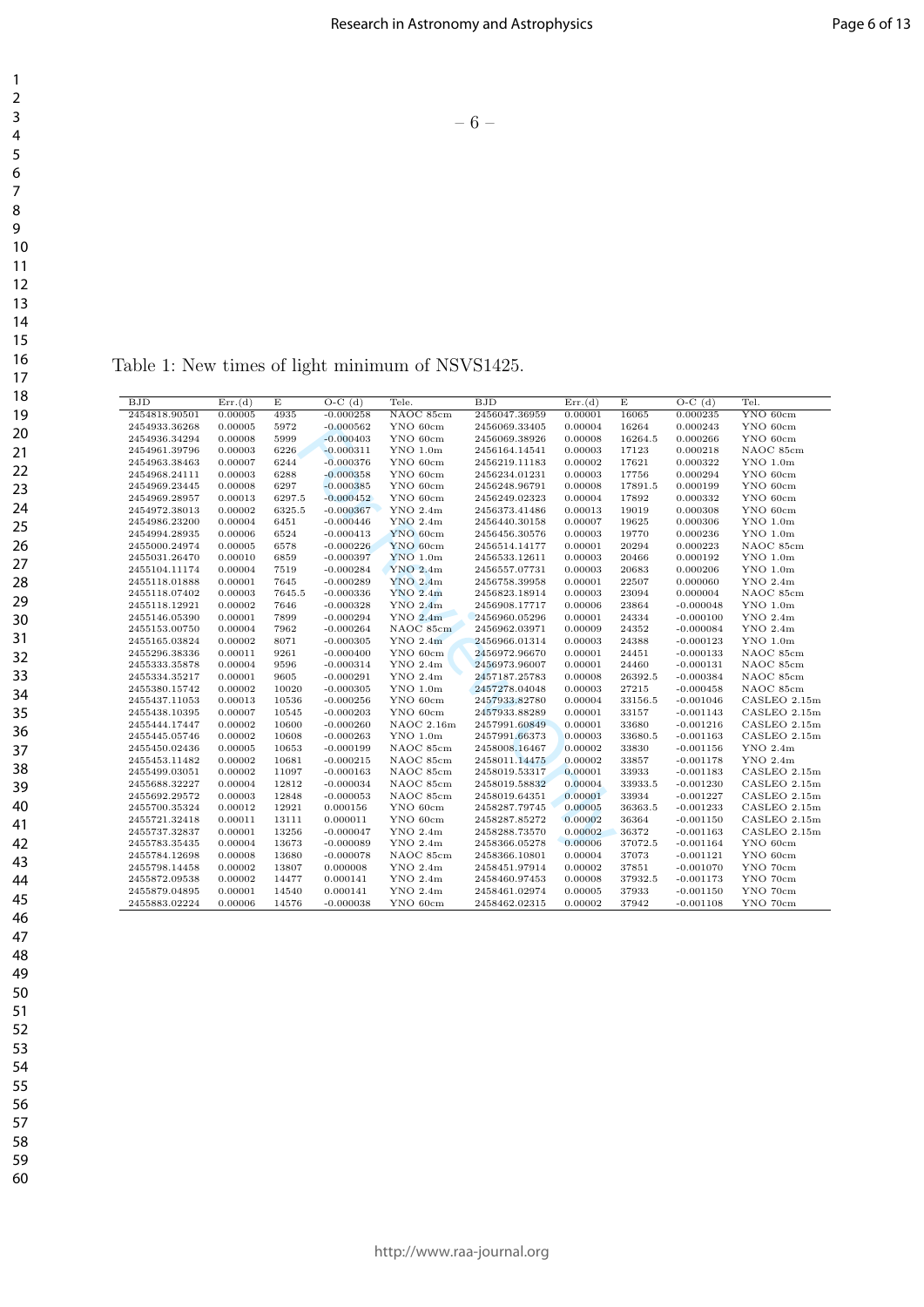In this equation, e is the eccentricity,  $\nu$  is the true anomaly,  $\omega$  is the logitude of the periastron passage in the plane of the orbit, and  $E^*$  is the eccentric anomaly.  $K = a\sin i/c$  is the projected semi-major axis given in days, where *a* is the semi-major axis of elliptic orbit. By means of the Levenberg-Marquardt method, the results of the nonlinear fit for the O-C diagram are obtained. The solid line in the top panel of Fig. 3 represents a combination of a revised linear ephemeris and a periodic variation. All derived parameters are listed in Table 2. The revised period is 0*.*1103741030(5) days.

 $= K[\sqrt{1 - e^2 sin E^* cos \omega + cos E^* sin \omega}].$  (4)

Our final result indicates that the  $O - C$  curve shows a cyclic change with a period of 8*.*83(6) years and an amplitude of 0*.*000536(5) days that could be seen more clearly in the middle panel of Fig. 3. The residuals are shown in the bottom panel and its standard deviation is 0.00005. The results show that the third body in NSVS1425 has a minimal mass of 14.15 *MJup*, which orbits the central HW Vir type binary **in an eccentric orbit with**  $e \sim 0.12(2)$ .



Fig. 2.— The O-C diagrams of the HW Vir-type binary NSVS1425 constructed based on all available timings. Green dots are derived from our new data.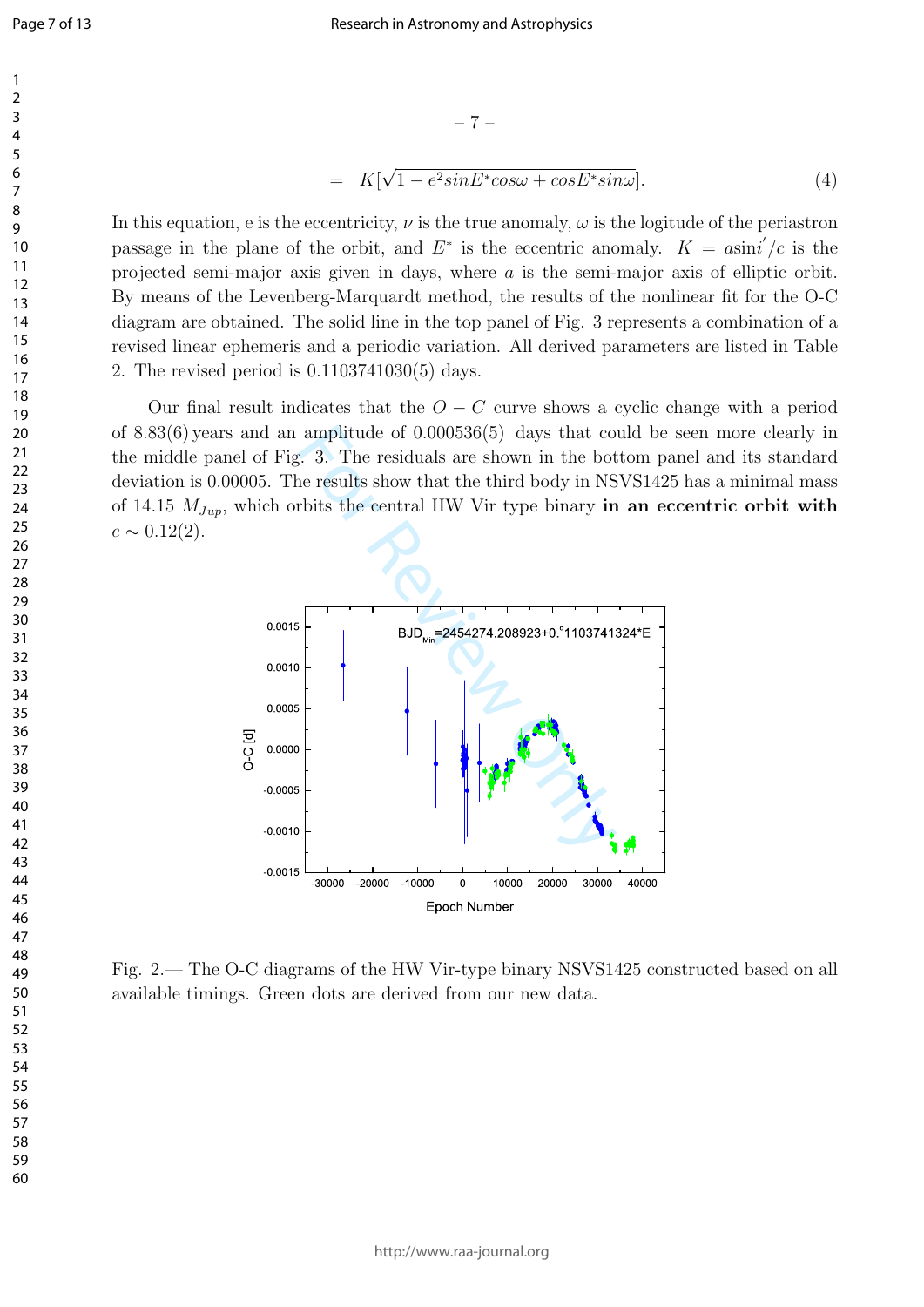





For Allies and the HW Vir-type binary NSVS1<br>m dots refer to the newly data obtained be literature. The solid line in the top parameris (the dashed red line) and a period delepanel where the  $(O - C)_1$  values v hemeris). The Fig. 3.— The O-C diagrams of the HW Vir-type binary NSVS1425 constructed by the high precision timings. Green dots refer to the newly data obtained by us, while blue dots to the others collected from the literature. The solid line in the top panel represents a combination of a revised linear ephemeris (the dashed red line) and a periodic variation (also shown as the solid line in the middle panel where the  $(O - C)_1$  values were calculated with respect to the revised linear ephemeris). The residuals are displayed in the lowest panel where no variations can be traced there.

Table 2: Orbital parameters of NSVS1425 and its circumbinary substellar object.

| Parameters                                               | Values:                          |
|----------------------------------------------------------|----------------------------------|
| Correction on the initial epoch, $T_0$ (days)            | $-2.87(\pm 0.10) \times 10^{-4}$ |
| Revised period, $P$ (days)                               | $0.1103741030(\pm 0.0000000005)$ |
| Light travel-time effect amplitude, $K$ (days)           | $0.000536(\pm 0.000005)$         |
| Eccentricity, e                                          | $0.12(\pm 0.02)$                 |
| Orbital period, $P_3$ (years)                            | $8.83(\pm 0.06)$                 |
| Longitude of the periastron passage, $\omega$ (deg)      | $133.3(\pm 10.3)$                |
| Periastron passage, T (HJD)                              | $2456816.0(\pm 93.7)$            |
| Projected semi-major axis, $a_{12}$ sin i' (AU)          | $0.0928(\pm 0.0009)$             |
| Mass function, $f(m)$ $(Mo)$                             | $9.63(\pm 0.32) \times 10^{-6}$  |
| Mass of the third body, $M_3$ $(M_{Jup}, i' = 90^\circ)$ | $14.15(\pm 0.16)$                |
| Orbital separation, $d_3$ $(AU, i' = 90^\circ)$          | $3.12(\pm 0.07)$                 |

#### **4. Discussions and conclusions**

NSVS 1425 is the second HW Vir type eclipsing binaries consisting of a very hot subdwarf OB type primary and a fully convective M-type secondary. Its sdOB primary lies in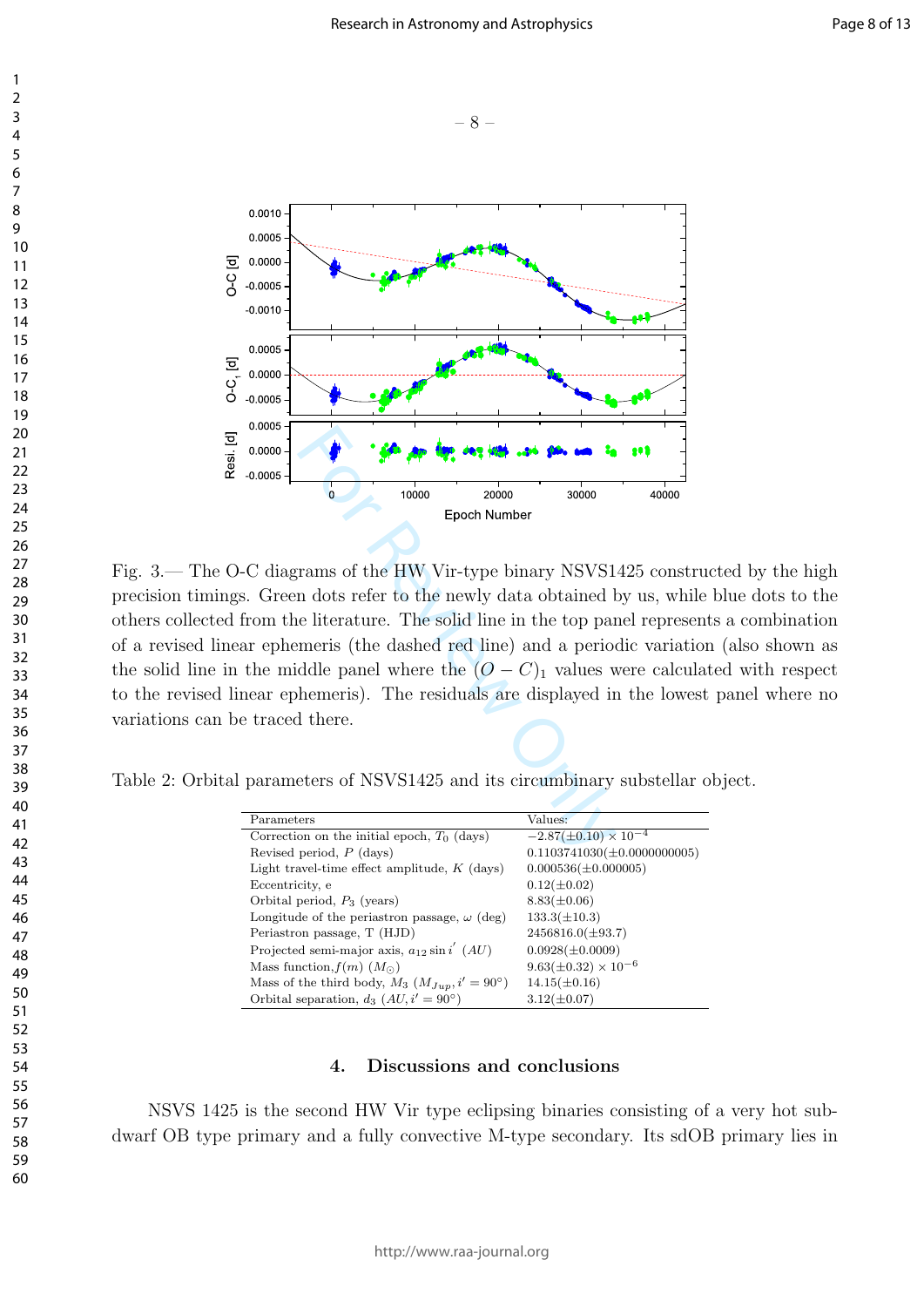$\mathbf{1}$  $\overline{2}$  $\overline{\mathbf{3}}$  $\overline{4}$ 5 6  $\overline{7}$ 8 9

the EHB of the Hertzsprung-Russell diagram, having a very high temperature about 40000K (Almeida et al. 2013) and small size with radius of 0.19  $R_{\odot}$ , while its M dwarf secondary has very low temperature and comparative size with sdOB primary. thanks to these characters, the eclipsing profiles produced by them are very sharp and deep, which makes the light arrival time of the central object can be measured in a high precision and therefore its small wobbles caused by the orbiting of the substellar companions can be discovered. As the high surface gravities and the compact structures of sdB, sdOB or white dwarfs, both the radial velocity and transit methods (have been extensively used to search for planets around solartype main-sequence stars) have a low efficiency to detect substellar companions (exoplants or brown dwarfs) to those post-red giant branch stars. Instead, this timing method base on the light-travel time effect (LTT) is the most successful one to be applied to find substellar objects orbiting these evolved stars. It is similar to the radio approach used to discovery planets around pulsars(Wolszczan & Frail, 1992; Backer et al., 1993).

 $-9$  –<br>one areas areas areas areas areas areas areas areas areas areas areas and a small size with radius of 0.19  $R_{\odot}$ , while and comparative size with sdOB primary. roduced by them are very sharp and d al object can We have monitored NSVS 1425 for ten years and obtained 84 high precision new times of light minimum, which effectively extended the baseline of the data and covered another minimum in the O-C curve, making a full cycle constructed by the high precision data available. Based on these data, we reanalyzed the O-C diagram and found a cyclic oscillation with an amplitude of 0.00053 days (or 45.8 seconds) and a period of 8.83 years, which can be explained by the wobble of the binary's barycenter via the existence of a third body. Our updated parameters confirmed that there is a hierarchical substellar object orbiting around the central  $sdOB + dM$  type eclipsing binary with orbital eccentricity of 0.12. The relationship between the mass  $(M_3)$  and distance at periastron  $(d_3)$  varying along with the inclination of tertiary component  $(i')$  are shown in Fig 4. The distance at periastron  $(d_3)$  of this tertiary component ranges from 3.26 AU to 3.12 AU as its inclination ( *i ′* ) varies from 10 degree to 90 degree. That means this tertiary component is a close-in object. when the orbital plane of this third body is coplanar with the orbiting plane of the inner binary, its mass  $(M_3)$  should be  $14.3 M_{Jup}$ , which lies in the boundary zone between planets and brown dwarfs.

As suggested by many authors, the cyclic period oscillations of close binaries comprised of cool star components also can be explained by magnetic activity cycles (Applegate 1992). For NSVS1425, the secondary component is a fully convective red-dwarf star with mass of 0.109 *M<sup>⊙</sup>* and effective temperature of 2550 K (Almeida et al. 2012). In order to check this possibility, we computed the energies required to cause this cyclic period change using the same method proposed by Brinkworth et al. (2006) and plotted its relationship with the assumed shell mass of the secondary in Fig. 4 (solid line). The dashed line in Fig. 4 represents the total energy that radiates from the fully convective red-dwarf secondary in one whole period (8.83 years). One can see that the required energies are much larger than the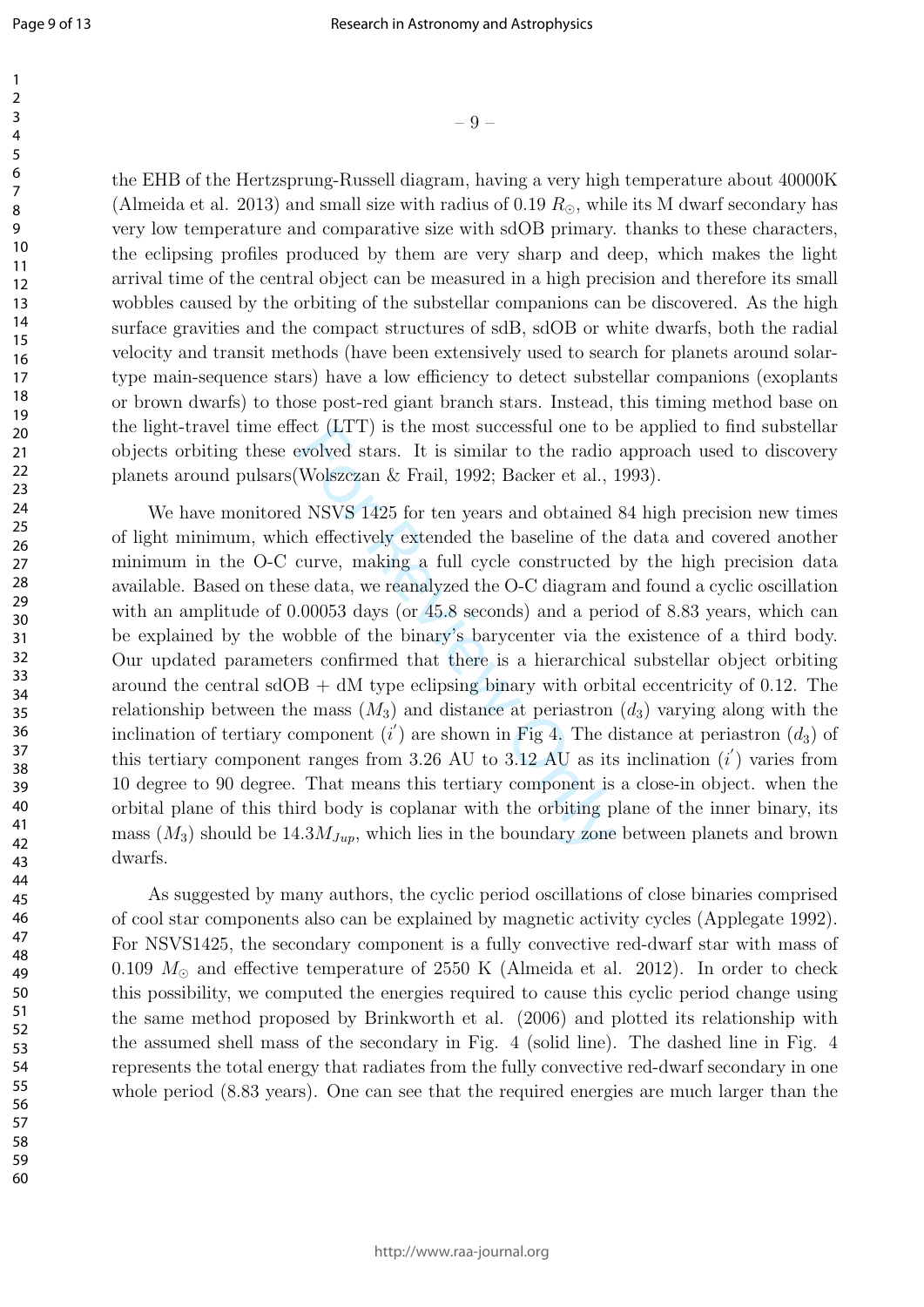$-10-$ 





Fig. 4.— Relations between the mass  $M_3$  and the distance at periastron  $d_3$  of the third body and its orbital inclination  $i'$  in the NSVS1425 system. The red stars represent the value When its orbital plane is coplanar with the orbiting plane of the inner binary.

total energy radiated from secondary star in one whole period. Therefore, the cyclic change can not be explained by magnetic activity cycles of the secondary component in NSVS1425.

Some sdB eclipsing binaries have been reported with substellar objects orbiting around them, but sdOB eclipsing binaries not. NSVS1425 is the first one. For single sdB- and sdO-stars, their chemical compositions and evolutionary status are quite different. sdB stars are mostly helium poor, while helium abundances of sdO stars show a variety of helium abundances (e.g., Heber 2016). Moreover, most sdB stars were found in binary systems, while the binary frequency of sdO stars is very low. These properties may indicate that their formations are different. As for the two sdOB eclipsing binary stars, AA Dor and NSVS1425, although they are located in the same region on the T-logg diagram (e.g., Almeida et al. 2012), their properties on the tertiary companions are quite different. A close-in substellar object is orbiting to NSVS1425, while no substellar objects are orbiting around AA Dor (e.g., Kilkenny 2011, 2014). If the circumbinary substellar object in NSVS1425 is formed from the remaining common-envelope material (second generation planets), why there are no substellar objects orbiting around AA Dor? Maybe, AA Dor and NSVS1425 have different formation channels. The detection of the close-in substellar object orbiting around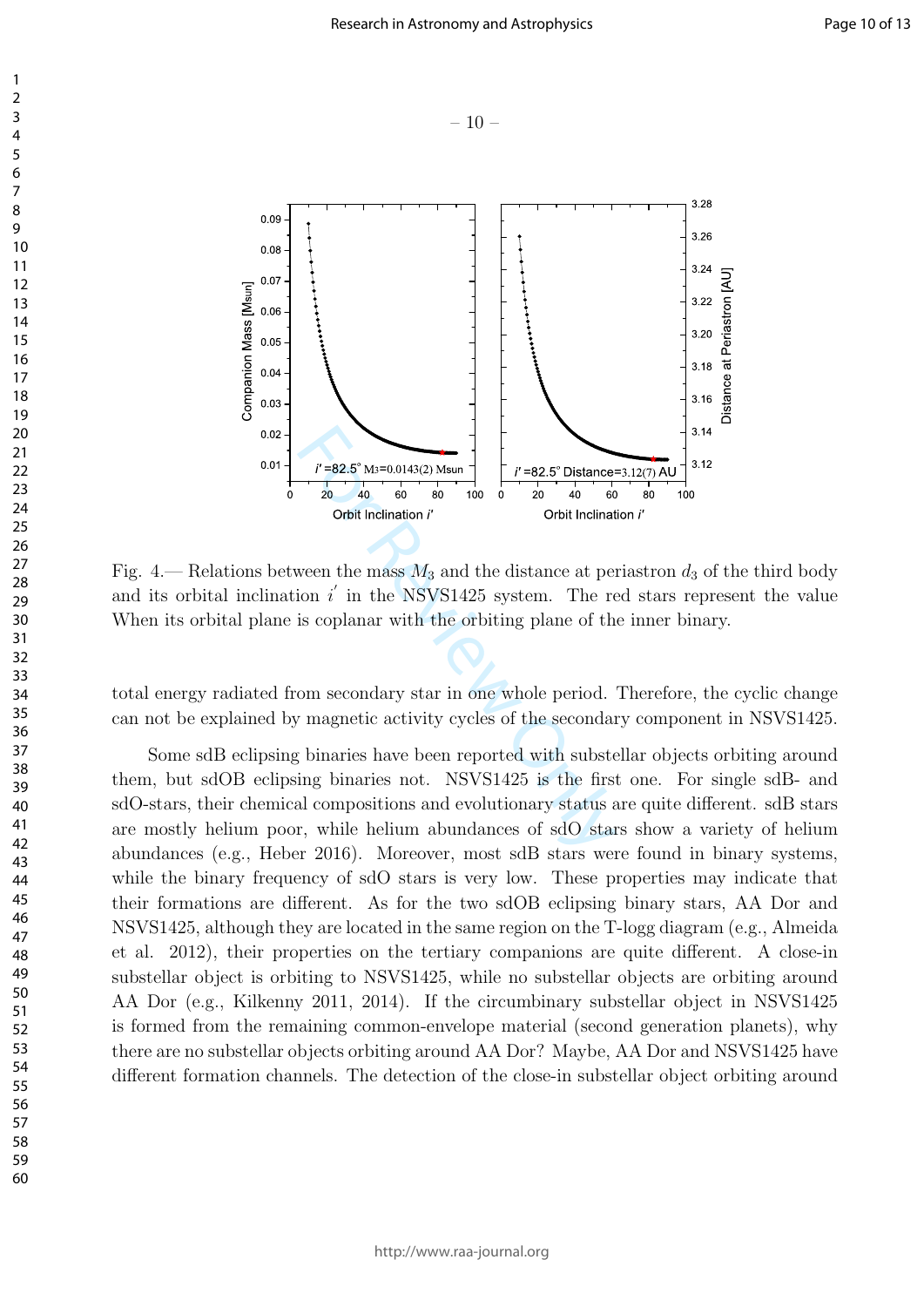

Fig. 5.— Energy required to produce the cyclic oscillation in the O-C diagrams using Applegate's mechanism (solid line). *M<sup>s</sup>* is the assumed shell mass of the cool component. The dashed line represents the total energy that radiates from the fully convective red-dwarf secondary in one whole period  $\sim 8.83$  years.

Shell Mass (M )

<sup>s</sup>

NSVS1425 will provide us more information on the formation and evolution of sdOB-type binaries and their companions.

This work is partly supported by the National Natural Science Foundation of China (Nos. 11573063), the Key Science Foundation of Yunnan Province (No. 2017FA001), CAS "Light of West China" Program and CAS Interdisciplinary Innovation Team. New CCD photometric observations of NSVS14256825 were obtained with the 2.16m and 85-cm telescope at Xinglong observational station of NAOC, the 2.4m, 1.0m, 60cm and 70cm telescopes at YNOs, and the 2.15m telescope at Complejo Astronomico El Leoncito (CASLEO), San Juan, Argentina.

### **REFERENCES**

Applegate, J. H. 1992, ApJ, 385, 621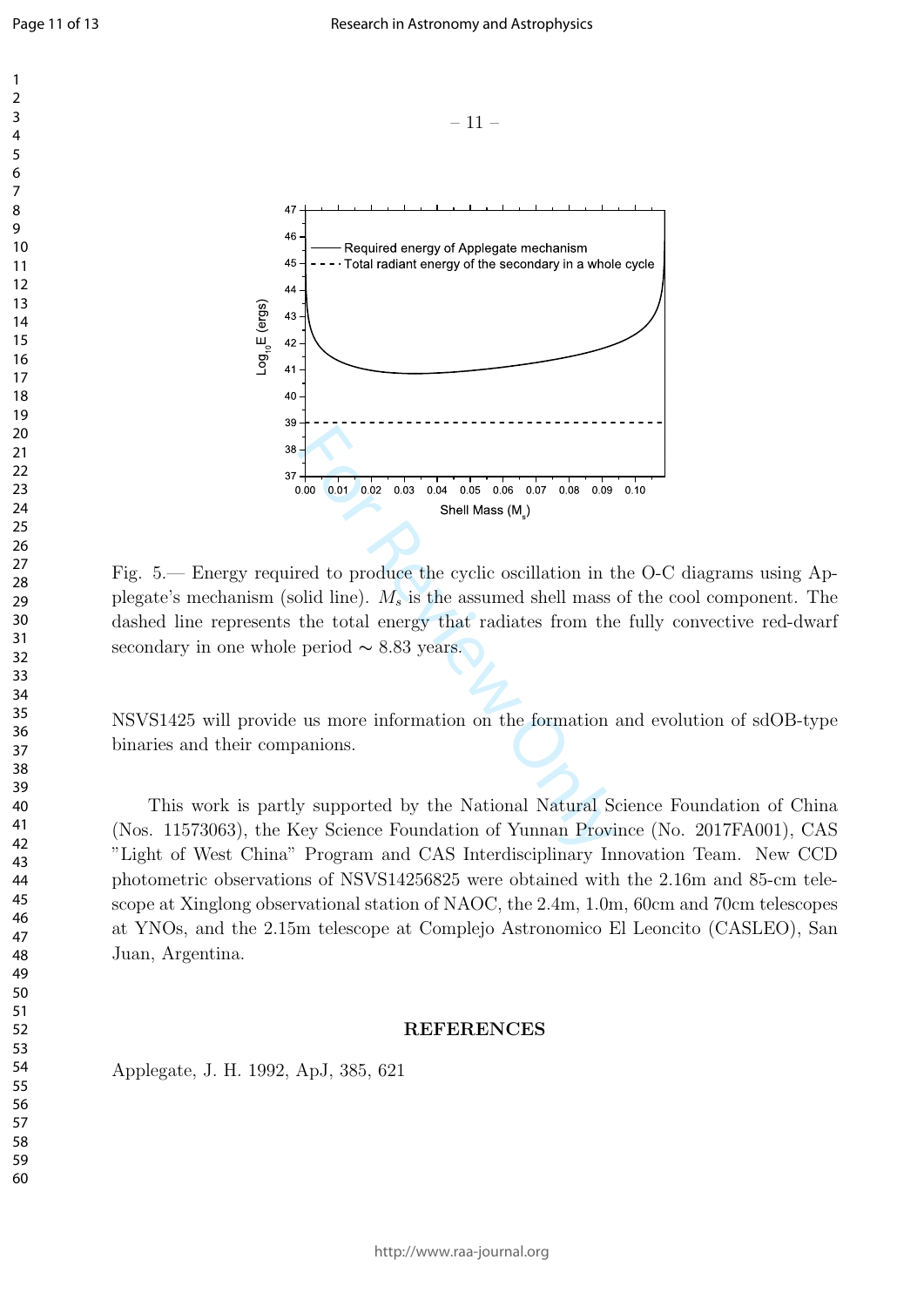- Almeida, L. A., Jablonski, F., Tello, J., & Rodrigues, C. V. 2012, MNRAS, 423, 478
- Almeida, L. A., Jablonski, F., & Rodrigues, C. V. 2013, ApJ, 766, 11
- Almeida, L. A., Damineli, A., Jablonski, F., Rodrigues, C. V., & Cieslinski, D. 2014, Revista Mexicana de Astronomia y Astrofisica Conference Series, 44, 35
- Almeida, L. A., Damineli, A., Rodrigues, C. V., Pereira, M. G., & Jablonski, F. 2017, MNRAS, 472, 3093
- Backer, D. C., Foster, R. S., & Sallmen, S. 1993, Nature, 365, 817
- Baran, A. S., Zola, S., Blokesz, A., Østensen, R. H., & Silvotti, R. 2015, A&A, 577, A146
- Blokesz, A., Østensen, R. H., & Silvotti,<br>ann, J., Diese, J., et al. 2011, A&A, 526<br>rr, S., Hessman, F. V., & Deller, J. 2012,<br>astein, P., Debski, B., et al. 2012, A&A,<br>sh, T. R., Dhillon, V. S., & Knigge, C. 2<br>, & Gaudi, Beuermann, K., Buhlmann, J., Diese, J., et al. 2011, A&A, 526, A53
- Beuermann, K., Dreizler, S., Hessman, F. V., & Deller, J. 2012, A&A, 543, A138
- Beuermann, K., Breitenstein, P., Debski, B., et al. 2012, A&A, 540, A8
- Brinkworth, C. S., Marsh, T. R., Dhillon, V. S., & Knigge, C. 2006, MNRAS, 365, 287
- Eastman, J., Siverd, R., & Gaudi, B. S. 2010, PASP, 122, 935
- Goździewski, K., Słowikowska, A., Dimitrov, D., et al. 2015, MNRAS, 448, 1118
- Han, Z.-T., Qian, S.-B., Zhu, L.-Y., et al. 2018, ApJ, 868, 53
- Nasiroglu, I., Goździewski, K., Słowikowska, A., et al. 2017, AJ, 153, 137
- Heber, U. 2009, ARA&A, 47, 211
- Heber, U. 2016, PASP, 128, 082001
- Hong, K., Lee, J. W., Lee, D.-J., et al. 2017, PASP, 129, 014202
- Hinse, T. C., Lee, J. W., Go´zdziewski, K., Horner, J., & Wittenmyer, R. A. 2014, MNRAS, 438, 307
- Irwin, J. B. 1952, ApJ, 116, 211
- Kilkenny, D. 2011, MNRAS, 412, 487
- Kilkenny, D. 2014, MNRAS, 445, 4247
- Kilkenny, D., & Koen, C. 2012, MNRAS, 421, 3238